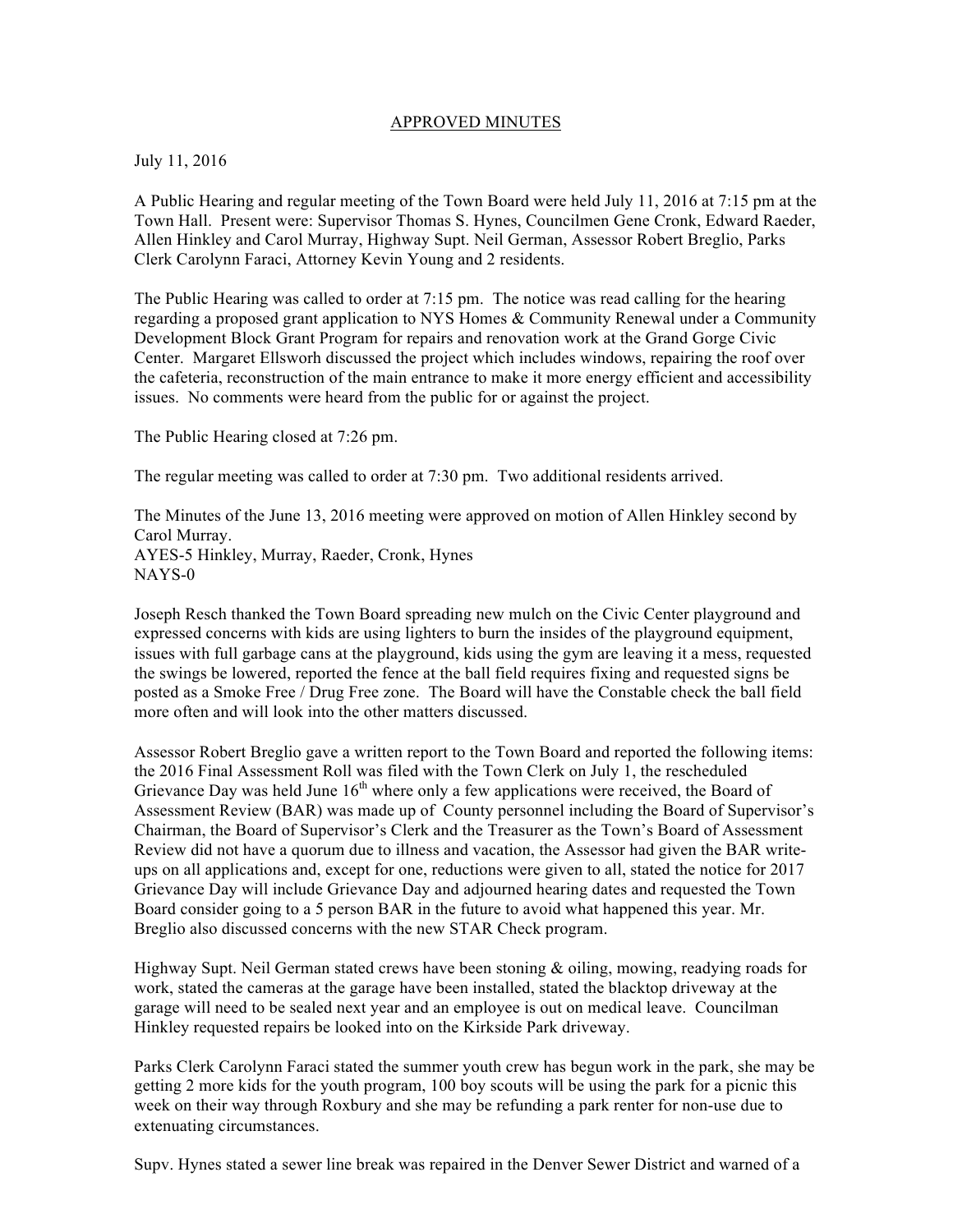high cost of repair due to having to trace the line out slowly as the lines were laid out strangely and care had to be taken with electric and phone lines. No maps were available showing where lines were.

Shawn Smith, who incurred a large water line service break earlier this year that the Grand Gorge Water District had repaired and paid for, requested to be able to make payments over the next couple of years instead of by November 1, 2016. The Board did not change the requirement of being paid by November 1, 2016 and any balance will be placed on the taxes.

A letter was received from William & Patricia Davis regarding a water bill they received for property that they purchased from Fannie Mae. The Town Board discussed the matter and the Town Attorney will further look into the matter and will respond to the Davis's.

On motion of Allen Hinkley second by Carol Murray the Town Board approved the Town Clerk's monthly report for June 2016 in the amount of \$1,922.00 (Town Clerk \$757.00 and Building Permits \$1,165.00) AYES-5 Hinkley, Murray, Cronk, Raeder, Hynes NAYS-0

On motion of Edward Raeder second by Gene Cronk the Town Board approved the Supervisor's monthly report for May 2016. AYES-5 Raeder, Cronk, Hinkley, Murray, Hynes NAYS-0

On motion of Allen Hinkley second by Carol Murray the Town Board approved the Assessor's monthly report for June 2016. AYES-5 Hinkley, Murray, Cronk, Raeder, Hynes NAYS-0

On motion of Gene Cronk second by Carol Murray the Town Board approved the Building Inspector's monthly report for June 2016. AYES-5 Cronk, Murray, Raeder, Hinkley, Hynes NAYS-0

On motion of Allen Hinkley second by Edward Raeder the Town Board approved the monthly water receipts report for June 2016 in the following amounts: Denver \$225.72; Grand Gorge \$167.17 and Roxbury \$266.64. AYES-5 Hinkley, Raeder, Cronk, Murray, Hynes NAYS-0

On motion of Carol Murray second by Edward Raeder the Town Board approved the Justice Court monthly report for May 2016 in the amount of \$3,316.00. AYES-5 Murray, Raeder, Hinkley, Cronk, Hynes NAYS-0

On motion of Allen Hinkley second by Gene Cronk the Town Board approved the Tax Collector's revised monthly report for April 2016. AYES-5 Hinkley, Cronk, Raeder, Murray, Hynes NAYS-0

No final report was received from the Tax Collector.

On motion of Edward Raeder second by Allen Hinkley the Town Board approved the annual Good Neighbor Fund report filed with NYCDEP, for the period 7/1/15-6/30/16, and reflects a balance of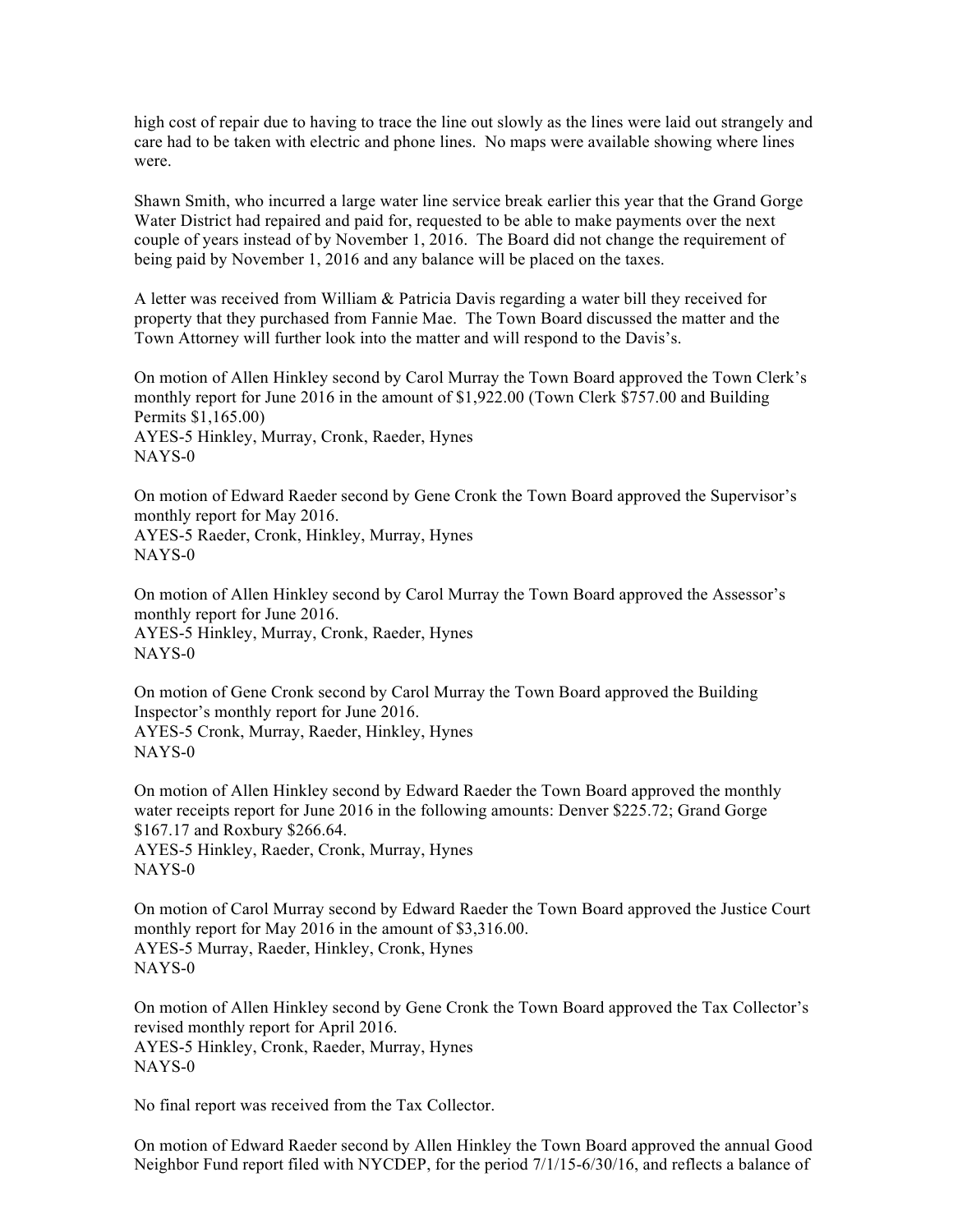\$242,082.95. AYES-5 Raeder, Hinkley, Cronk, Murray, Hynes NAYS-0

On motion of Gene Cronk second by Edward Raeder the Town Board approved the following records to be destroyed per NYS MU-1 Retention and Disposition guidelines:

| SARA#   | <b>Description of Record</b>                | Dates     | SARA Yrs.                      |
|---------|---------------------------------------------|-----------|--------------------------------|
| 12.186  | <b>Summary Voter Master List</b>            | 2005-2012 | 0 after superseded or obsolete |
| 23.634a | Handicap Parking Permits (expired)          | 2009-2011 | 3 yrs after expiration         |
| 39.782a | <b>UFPO Notices</b>                         | 2010-2011 | 4 years                        |
| 17.282  | Receipt books                               | 2005-2008 | 6 years                        |
| 4.248   | Check register                              | 2005-2008 | 6 years after last entry       |
| 1.275   | Unifirst Bills (paid)                       | 2008-2009 | 6 years                        |
| 2.264   | Voided checks (all funds)                   | 2009      | 6 years                        |
| 6.167a  | Monthly dog license report                  | 2009      | 6 years                        |
| 22.22   | Monthly marriage license report             | 2009      | 6 years                        |
| 1.162b  | Dog license monthly renewal list            | 2010-2011 | 0 after superseded or obsolete |
| 2.163   | Dog licenses - new and renewal              | 2010-2011 | 3 years after expiration       |
| 4.409a  | FOIL - when request was granted             | 2013-2014 | 6 months                       |
| 4.409c  | FOIL - no record certification              | 2013-2014 | 6 months                       |
| 4.165   | Lost dog tag application                    | 2010-2011 | 1 year                         |
| 7.319a  | NYSDEC daily sales report                   | 2008-2009 | 6 years                        |
| 7.319a  | NYSDEC monthly report of sales              | 2008-2009 | 6 years                        |
| 1.275   | Voucher & Invoice                           | 2009      | 6 years                        |
| 1.263   | Bank statements (all accounts)              | 2009      | 6 years                        |
| 1.283   | Town Clerk monthly report                   | 2009      | 6 years                        |
| 6.167a  | Dog license monthly report                  | 2009      | 6 years                        |
| 10.254  | Bookkeeper trial balance sheets (all funds) | 2009      | 6 years                        |
| 4.248   | Bank account transfers (all accounts)       | 2009      | 6 years after last entry       |
| 7.269   | Bank deposits slips (all accounts)          | 2009      | 6 years                        |
| 5.267   | Bank deposit books (various accounts)       | 2009      | 6 years                        |
| 17.282  | Town Clerk cash receipt/deposit book        | 2009      | 6 years                        |
| 4.248   | Town Clerk check register book              | 2009      | 6 years                        |
| 3.247   | Journal entries                             | 2009      | 6 years                        |
|         | Monthly report of water receipts (3 water   |           |                                |
| 1.283   | districts)                                  | 2008-2009 | 6 years                        |
| 12.256b | Monthly meter reads (Denver Water)          | 1998-2009 | 6 years                        |
| 1.283   | Monthly report of water receipts (GG Water) | 1989-1993 | 6 years                        |

AYES-5 Cronk, Raeder, Hinkley, Murray, Hynes NAYS-0

Attorney Young discussed SEQRA review required for the CDBG application for the Grand Gorge Civic Center.

## RESOLUTION #55-CIVIC CENTER CDBG APPLICATION NEG DEC

"WHEREAS, the Town Board of the Town of Roxbury desires to make general repairs and renovations to the Grand Gorge Civic Center, including in-kind replacement of windows, roof repair, and redevelopment of entrance to improve accessibility ("Action"); and

WHEREAS, the Town Board of the Town of Roxbury has reviewed a Short Environmental Assessment Form (EAF) pursuant to the mandates of the State Environmental Quality Review Act (ECL Article 8 and 6 NYCRR Part 617); and

WHEREAS, the Town Board considered an Environmental Assessment Form ("EAF"), carefully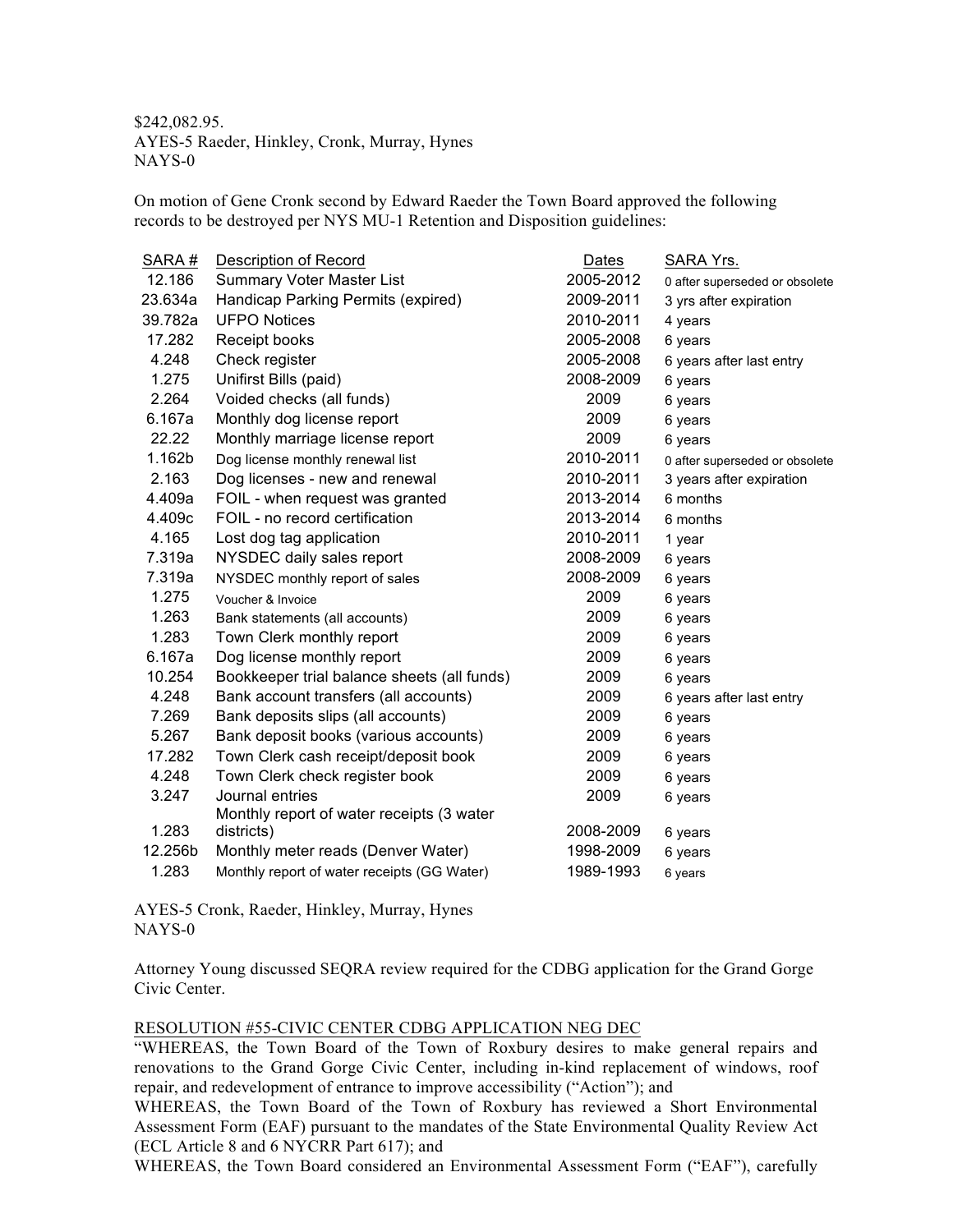considered the criteria set forth in 6 NYCRR 617.7; and

WHEREAS, the Town Board has considered all the questions in Parts 1 and 2 of the EAF, and has determined that the EAF identified and addressed all areas of concern and none of the potential environmental impacts associated with the proposed Action are significant.

NOW, THEREFORE, BE IT RESOLVED, that based upon the Town Board's review of the EAF and evaluation of the criteria for determining significance found at 6 NYCRR Part 617.7, the Town Board hereby finds that the Action will not have a significant impact on the environment; and

BE IT FURTHER RESOLVED, that this determination of significance shall be considered a Negative Declaration made pursuant to Article 8 of the Environmental Conservation Law, and the Town hereby determines that the requirements of the SEQRA regulations, 6 NYCRR § 617.7, have been met; and it is

FURTHER RESOLVED, that the Town Board hereby determines that the Action will not result in significant adverse environmental effects and that no environmental impact statement or further SEQRA consideration is required; and it is

WHEREUPON, this Resolution was declared adopted by the Town Board of the Town of Roxbury: Town Board Member Allen Hinkley so moved; Town Board Member Gene Cronk Seconded, and the Town Board voted as follows:

AYES-5 Hinkley, Cronk, Raeder, Murray, Hynes NAYS-0

An inspection was conducted by NYS Ag & Markets on the Heart of the Catskills Humane Society building in June 2014. The inspection report was distributed to the Town Board and no problems were found.

The Transfer Station will be closed Wednesday July  $13<sup>th</sup>$  to undergo repairs. Notices have been posted at the Station and advertised in the paper.

Attorney Young discussed the status Grand Gorge Tire's request for sewer hookup where we are now trying to get CWC to pick up 100% of the cost.

An annual audit has been conducted by the CPA's for the year 2015 and no problems were found. A final copy of the audit will be on file at the Town Clerk's Office when received.

| TOITOWING allowing.      |             |                         |             |  |
|--------------------------|-------------|-------------------------|-------------|--|
| General #301-354         | \$79,526.75 | Roxbury Sewer #45-51    | \$8,967.85  |  |
| Highway $\#144 - 165$    | \$75,627.70 | Denver Sewer #48-62     | \$33,967.95 |  |
| Roxbury Water #47-56     | \$4,778.47  | Special Lights $#10-11$ | \$2,087.76  |  |
| Grand Gorge Water #46-54 | \$5,007.29  | Capital Projects:       |             |  |
| Denver Water #42-47      | \$1,620.08  | GEIS Project #13        | \$1,560.00  |  |

On motion of Gene Cronk second by Allen Hinkley the bills were audited and ordered paid in the following amounts:

AYES-5 Cronk, Hinkley, Raeder, Murray, Hynes NAYS-0

The School Crossing Guard has turned in her equipment but the Town awaits a formal resignation letter.

Attorney Young discussed new federal laws regarding handicapped accessibility of all municipal owned buildings.

A reminder was given the August 8, 2016 Town Board meeting will be held at the Grand Gorge Civic Center at 7:30 pm.

On motion of Gene Cronk second by Allen Hinkley the meeting adjourned at 8:48 pm.